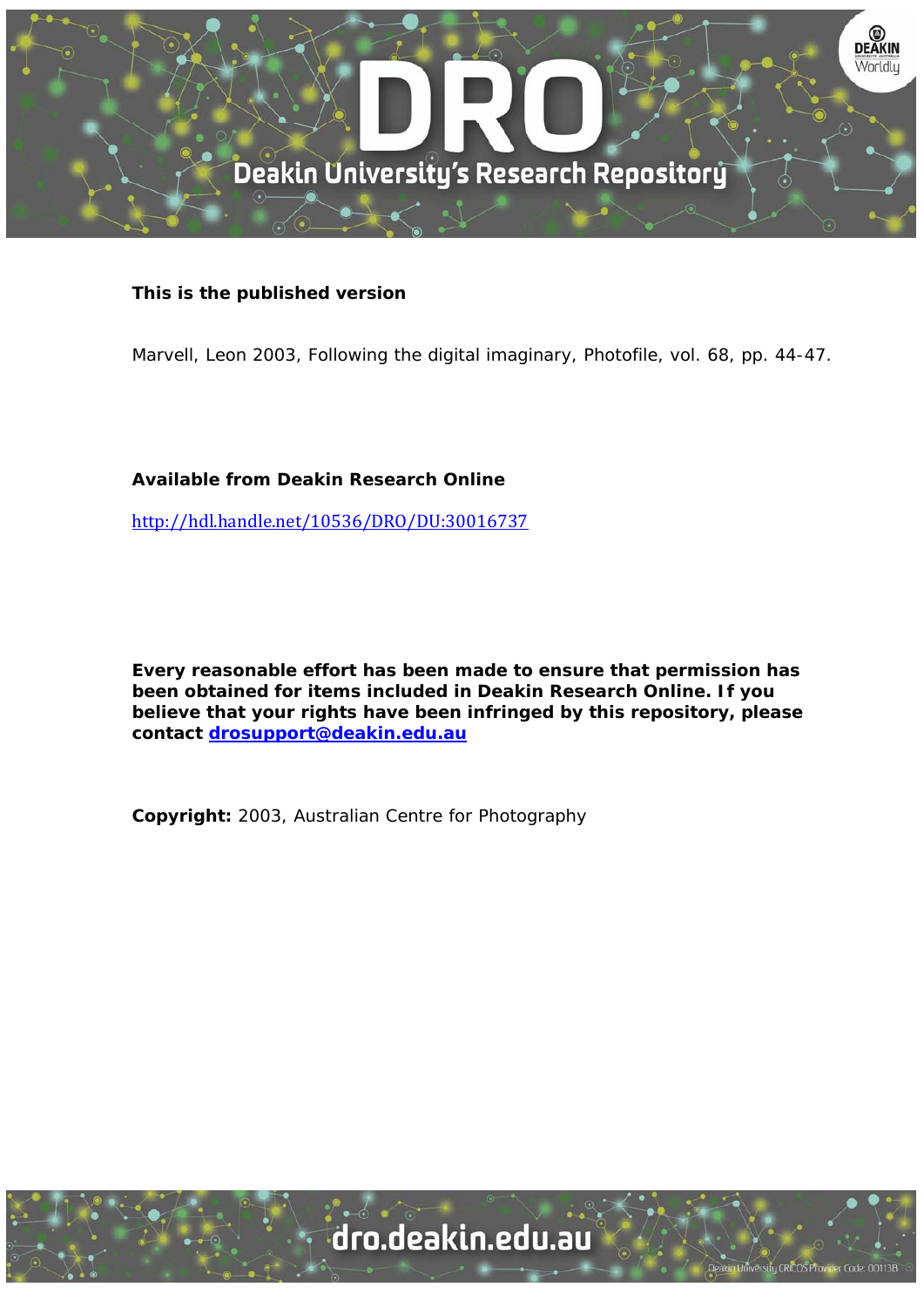**Copyright of Full Text rests with the original copyright owner and, except as pennitted under the Copyright Act 1968, copying this copYright material is prohibited without the pennission ofthe owner or its exclusive licensee or agent or by way of a licence from Copyright Agency Limited. For infonnation about such licences contact Copyright Agency** Limited on (02) 93947600 (ph) or (02) 93947601



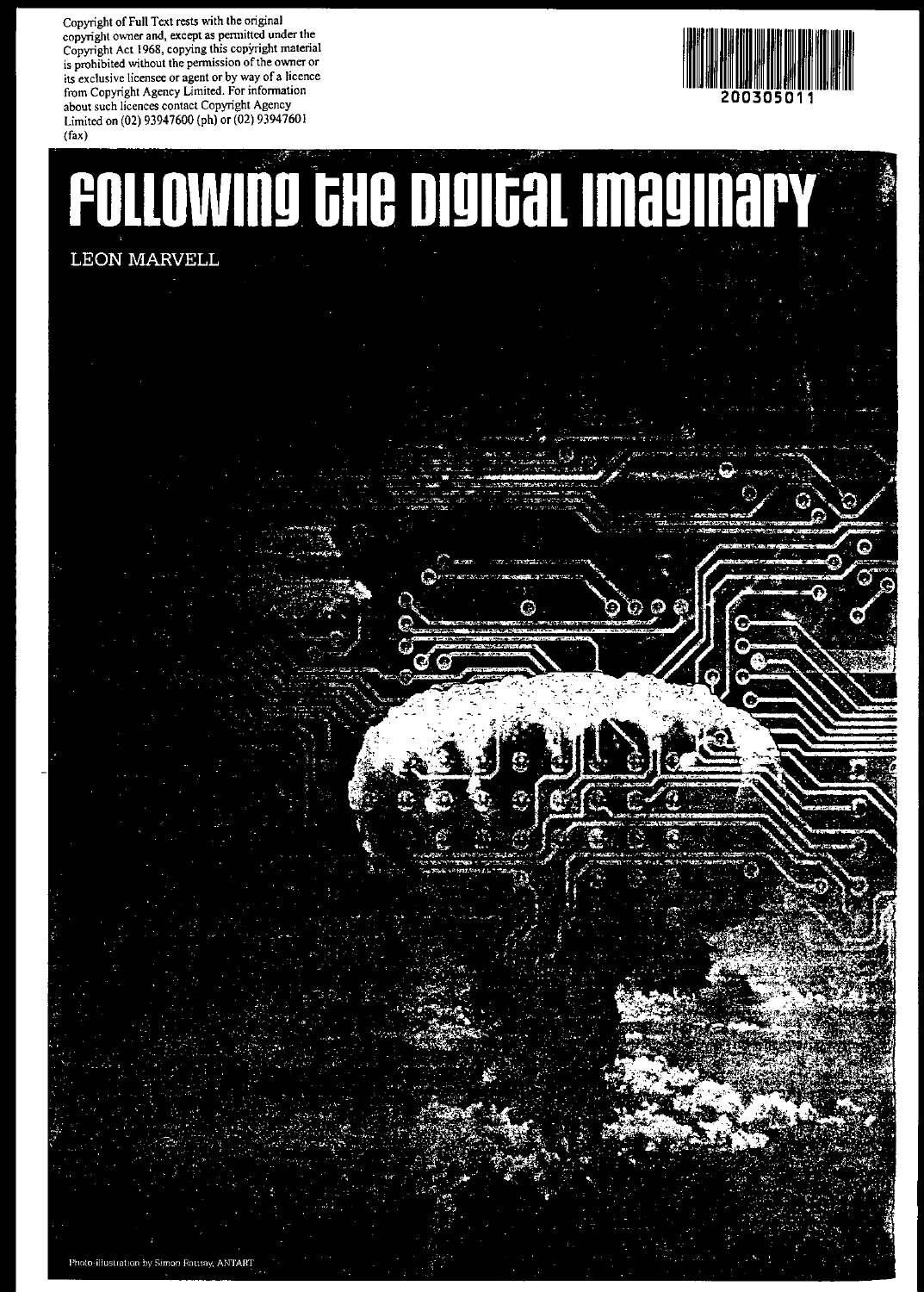

In her voluminous published diaries Anaïs Nin somewhere<br>relates how her psychoanalyst Otto Rank once stated "All<br>morality is but aesthetics". Although such a contention<br>would be enough to make most theologians and philosop 'n her voluminous published diaries Anaïs Nin somewhere relates how her psychoanalyst Otto Rank Once stated "All morality is but aesthetics". Although such a contention fall off their chairs, the idea that the aesthetic sense may in fact constitute a fundamental category of human experience rather than merely be attendant upon 'higher' faculties, is a notion worthy of some consideration. Ernst Mach, one of the early 20th century founders of quantum mechanics, went as far as to suggest that scientific theories are not so much increasingly close approximations to reality, as they are insights into the psychology of the scientists who produced them. Together these two contentions suggest that the aesthetic sense plays a greater role in the cultural and scientific descriptions of our world than is usually acknowledged.

Such a proposition may seem counterintuitive, given that since the beginning of the Modern era one of the most staunchly defended diVides has been that which is said to separate the aesthetic and the scientific fields of endeavour. Indeed, upon the creation of the Royal Society in the late 17th century, certain categories of expression were explicitly excised from the society's language: any writings that smacked of the poetic or that relied on overly metaphorical formulations were rejected as being illegitimate modes of scientific discourse. An attentive study of the history of the subsequent scientific project reveals however that this prohibition is almost constantly forgotten, and that many of the most important scientific concepts are underpinned by unquestionably aesthetic considerations.

Most historians consider that the 19th century Industrial Revolution evolved in two stages: the first phase was associated with the industrial application of the steam engine and heavy machinery, and the subsequent phase was associated with electrification. (It transformed Paris, for instance, into the Ville Lumiere or 'City of Light' in the 1880s.) In broader and more inclusive terms however, one may characterise this period as the Thermodynamic Age. It was an age dominated by the emerging discourse about 'energy' that was given birth by Sadi Carnot's explanation of the theoretical implications of the steam engine and culminated in the three laws of thermodynamics. In the middle of the 20th century this age would subsequently yield to its natural heir, the Atomic Age, itself beholden to Albert Einstem's brilliant reconceptualisation of the ldea of energy. Just as surely, this latter age transformed into that which we are now experiencmg: the Digital Age. While these eras are of course simply heuristic devices, I would suggest that they are nonetheless useful, and every bit as meaningful (and similarly fraught with difficulties) as the terms Middle Ages or Renaissance.

One of the characteristics of these eras and the aesthetic transformations they encapsulate is the emergence of key imaginaries that define the dominant metaphors and cultural forms of a given period. The thing that distinguishes a particular imaginary from the imagination in general is that it is constituted by a limited set of specific objects that are associated with an abstract idea. For example, the imaginary that has grown around the idea of 'god' has a particular set of figurations that differs significantly from those that have grown around the idea of 'the machine', And, of course, the imaginanes of both god and the machine differ greatly depending on whether one is examining them in a Western European, South East Asian or Pacific context.

When I speak of an imaginary I not only intend the set of attendant images but also the cognitive practices that are generated by and support those images. For example, the cultural and scientific discourse about thermodynamic 'energy' that was first generated by the industrial applications of Watt's steam engine represents the complex imaginative extension of the simple idea of 'heat transfer'.

The key to understanding these transformations in imaginaries is in each case a machine. In the Thermodynamic Age it is the steam engine, in the Atomic Age it is the fission

bomb, and in the Digital Age it is the computer. Each of these machines was the occasion for the generation of a complex of images, ideas and metaphors that contribute to the imaginary of each age. In the Thermodynamic Age the paintings of Seurat and the pointillists echoed the worldview of the thermodynamic atomists, and Seurat himself was strongly influenced by the theories of perception put forward by one of the key figures in the discourse surrounding thermodynamics, Hermann von HeImholtz. In the early 20th century Bertrand Russell p'ropounded his philosophy of logical atomism at the same time as the industrial machine was becoming a metaphor for all things human. In Eugene O'Neill's expressionistic play Dynamo, in the photographs of industrial machines in situ by Charles Sheeler and in the paintings of strange devices by Duchamp and Léger the machine became other than itself. For Sigmund Freud the thermodynamic concept of energy was transformed into the mysterious libido, a concept ultimately reliant upon metaphors drawn from the ideas of a series of 19th-century thinkers who successively elaborated the concept of the transfer of heat from one body to another.

The steam engine with its pumps and pistons, levers and gears was the mechanical equivalent of muscle and bone, of the palpable application of energy and labour. Industrial machines were the epitome of materialism in both its scientific and social aspects. This was to change irrevocably when, in 1945, John Van Neumann set his ENIAC computer to the task of working on physics equations in relationship to the development of the first atomic bomb. Not long after the world learnt of the bombing of Hiroshima and Nagasaki and people were inevitably confronted with the mysterious, evanescent nature of things, Einstein's vision of reality as the product of the curvature of space-time, of the sub·atomic constituents of matter as being an infinite but closed field of post-Newtonian forces, had suddenly and horrifyingly become concrete. In the Atomic Age the concept of matter as the stuff that one could see and touch, that was palpable and 'massy', had all but disappeared as a result of the fact of atomic fission - or at any rate had become so rarefied that the words used in physical descriptions acquired

 $\_$ a considerable ambiguity. This fracturing of matter and the recognition of the mysterious nature of the matter-energy exchange can be found reflected in many of Pollock's paintings, which seemingly echo the chaotic traceries and quantum jumps of sub-atomic particles in a particle accelerator. Mark Rothko began painting his folding, shifting fields of colour soon after the first atomic test, capturing perhaps the coruscating and fleeting nature of reality in the face of the fission bomb. Sartre and Camus grappled with the absurdity of existence when confronted with reality as the mechanical mteraction of random particles and the immanent threat of nuclear atomisation. Geneticist Jacques Monad applied the absurdism of random interactions to the chromosome string, and threw up his hands in despair with the title of his book. Chance and Necessity.

With the creation of Von Neumann's ENIAC computer, the concept of a machine powered by the transformation of mechanical energy - thermodynamic, hydraulic, piston power was superceded by the mysterious, immaterial nature of the transformation of information. It is the computer that is central to the shift from the aesthetic of the Atomic Age to that of the Digital Age.

Even though a computer is undoubtedly a material object, its function, its meaning as an object, lies within the realm of ideas, Paralleling the ghostly cogito of Descartes, it is this invisibility of its functioning - the transformation of information that defines it  $-$  that distinguishes the essence of the computer from any one of its particular physical manifestations. From its earliest beginnings as a clunky analogue calculating device, the modern computer is now envisioned as a virtual simulacrum, an object the functions of which seem to occupy the liminal region between the physical and the intellectual, Contemporary mathematical physicist Frank Tipler describes the computer as an exact emulation of an ideal universal computer:

*An* emulation is an exact simulation, an absolutely perfect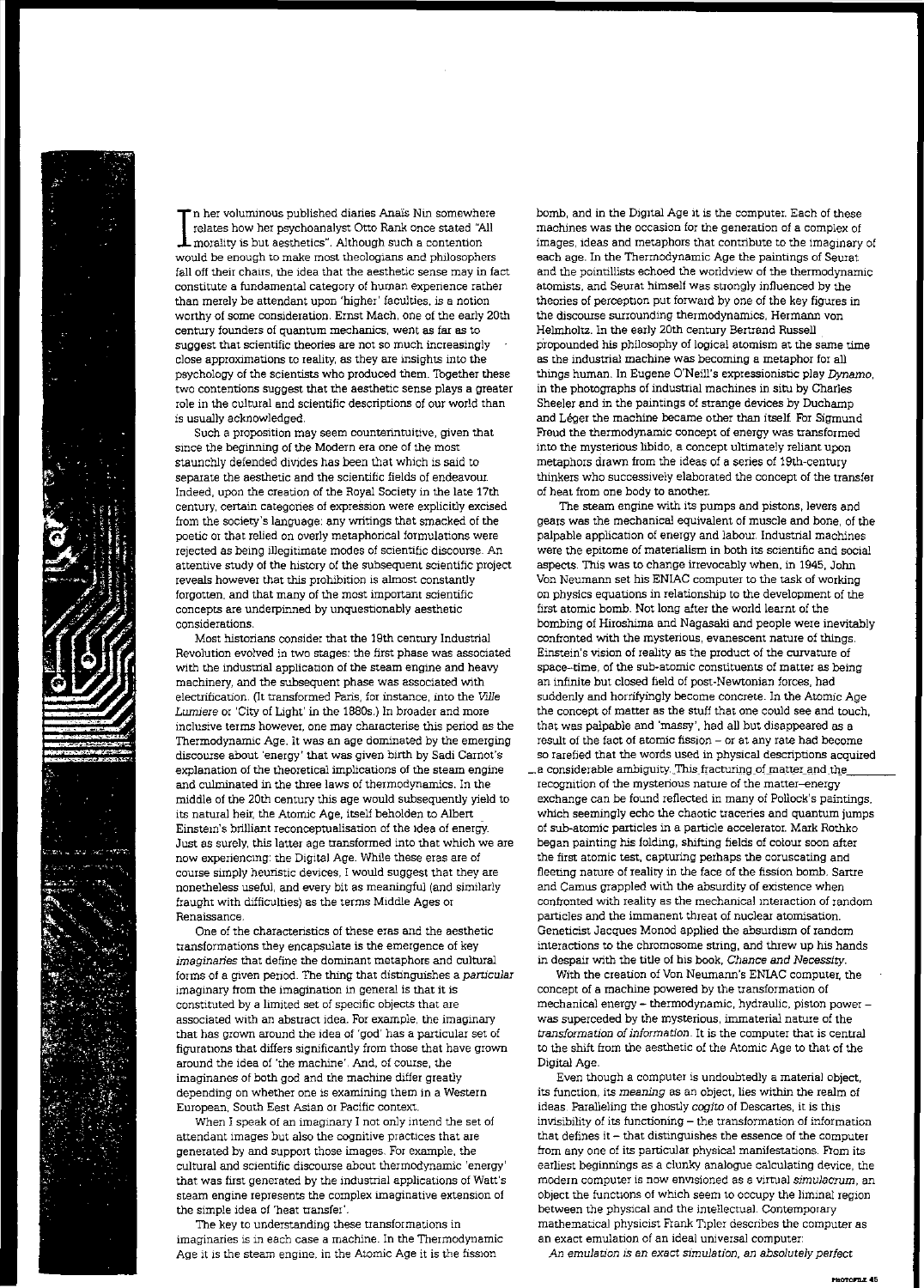copy. Everybody's computer emulates other computers, although the average person is not aware of that. In any running computer there are several computers there. All but one of them are virtual computers, perfect imitations of other computers. Writing commands into your machine, you see the physical machine, but in reality an emulation of another computer exists inside this machine. But it only exists as bits of information.<sup>1</sup>

This constellation of ideas contributes to the latest modifications to the imaginary of the machine and consolidates the shift from the aesthetic of the Atomic Age to that of the Digital Age. At the core of the digital aesthetic is the notion that everything is reducible to a calculation utilising binary integers and, more importantly, that there is a formal beauty to this calculating that transcends the object of the calculation.

After emerging from a virtual reality environment, Michael Heim, self-described proponent of 'Heidegger Lite' philosophy, noted:

Reality afterwards seems\_hidden underneath a thin film of appearance. Your perceptions seem to float over a darker, unknowable truth. The world vibrates with the finest of tensions, as if something big were imminent, as if you were about to break through the film of illusion.<sup>2</sup>

used for much academic computing, self-published a 1,280-page tome entitled A New Kind of Science. For over ten years Wolfram has been studying cellular automata - simple computer programs that generate self-replicating, and therefore lifelike, 'digital organisms' - and he is convinced that these computer· generated graphics essentially model the workings of the environment. Even the simplest algorithms can reproduce structures commonly observed in the 'real' world - the branching structure of the lungs, the forking branches of a tree, cloud patterns or the spots on a leopard, for example. Wolfram suggests that just as with his cellular automata, the complexity observed in the natura1 world is the result of the iterations of simple algorithms.

The digital aesthetic displays an overriding obsession with the replication of natural form, and in this it paradoxically demonstrates a return to a key concern of artists during the Renaissance: verisimilitude. Contemporary computers can simulate practically anything, to such an extent that it is becoming increasingly difficult to immediately distinguish between that which is 'real' and its simulation. Verisimilitude has become the holy grail of the Digital Age. Observing many contemporary computer games, the exactitude of their visual and audio elements makes identification of an actual car race broadcast on television as distinct from its Playstation or XBox equivalent a difficult proposition to the casual observer. The

The steam engine with its pumps and pistons, levers and gears was the mechanical equivalent of muscle and bone, of the palpable application of energy and labour.

The crepuscular truth is the 'digital reality' that undergirds the world of appearances: like the Buddhist notion of the experiential world as the play of illusion, samsara, for Heim and like·minded thinkers om everyday world hides something greater and more essential beneath it. As much of his inspiration derives from the 1960s, it is not surprising that he often likes to quote Jim Mortison of The Doors:

## We have been metamorphosed from a mad body dancing on hillsides to a pair of eyes staring *in* the dark. *<sup>3</sup>*

The human predilection for the visual so bemoaned by a series of thinkers in the 1970s and after - Foucault, Baudrillard and the contributors to Screen magazine come immediately to mind - here becomes a metaphysical principle: reality construed as the dance of phosphor dots playing on our retina, the theatre of the world becoming a program generated by a umversal computer

This notion that reality is the product of digital calculation is taken very seriously by several contemporary thinkers working withm the digital aesthetic. In his book Three Scientists and Their Gods, Robert Wright describes the vision of contemporary computer engineer Ed Fredkin who beheves that reality itself is digital: the universe is an infinite computer calculating eternity and all that it contains. Recently Stephen Wolfram, a mathematician and the designer of Mathematica, the software

ubiquity of CGI (computer gate interface) visual effects in contemporary cinema makes identification of 'real' locations and events as opposed to their computer-generated cousins an increasingly pointless task

The idea of a machine that could simulate any other machine was a central concern of one of the key figures in the development of the modern computer, Alan Turing. Turing's ideal machine was a 'universal computer', universal because it could in principle replicate the functioning of any other machine. The dream of the Thring machine was that of the ultimate machine. As the Digital Age develops, the computer has indeed come to be seen as this final machine: not only can any machine be simulated, but also anything at all can be replicated. If virtual reality environments develop beyond the present clunky, head-mounted displays, perhaps even the experiential world itself may be effectively simulated.

This digital imaginary - the imaginary that encompasses a world constructed of binary digits and the final machine - is presently so powerful that it is difficult to imagine how it might be superceded. Yet the fact that science uses mathematics as its system of representation, and therefore necessarily proceeds by an analysis of quantities rather than qualities, is entirely contingent upon historical factors. Science, and therefore the wider culture within which scientists work, does not have to proceed in this manner. But mathematics is such an important